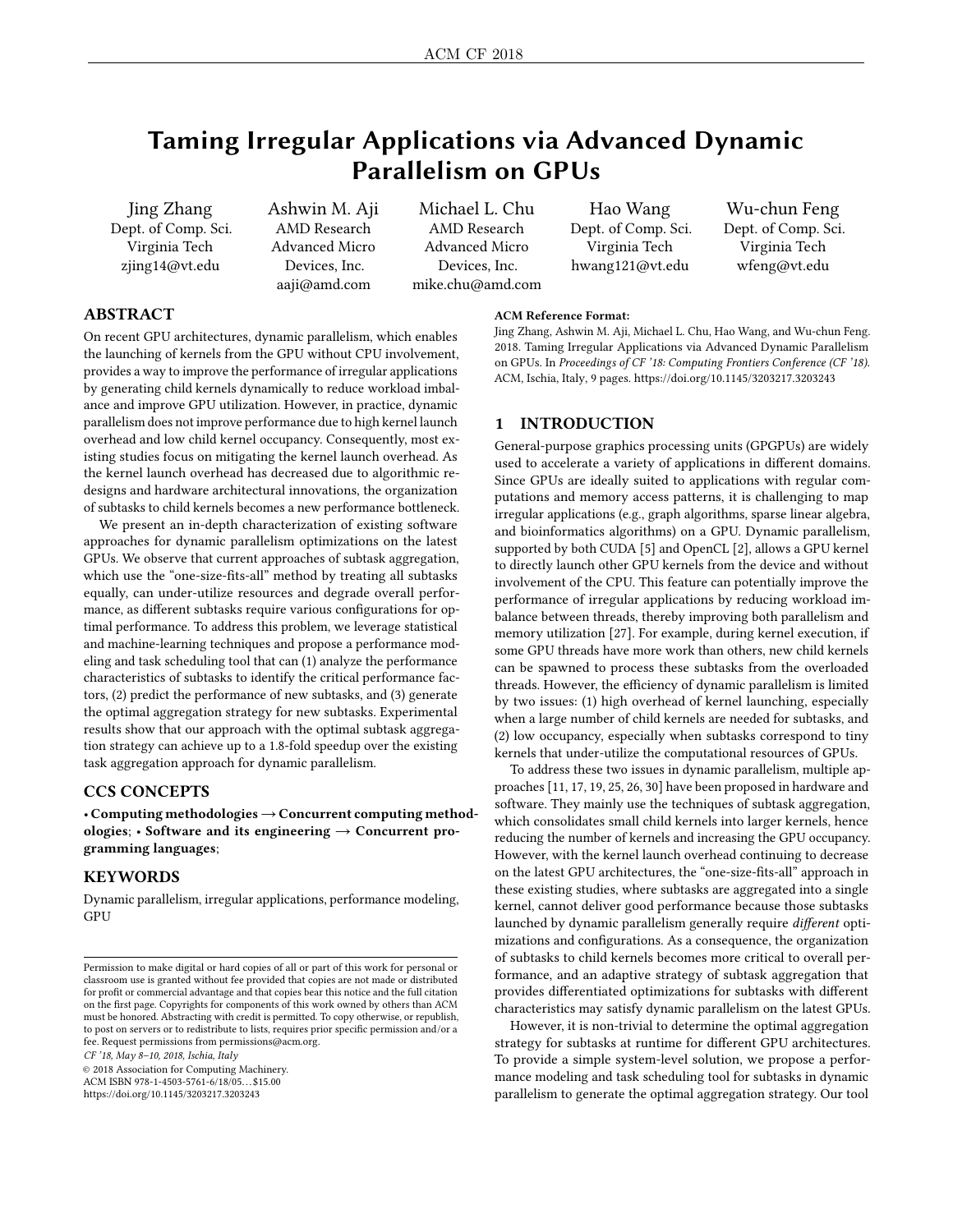collects the values of a set of GPU performance counters with sampling data and then leverages a few statistical and machine learning tools to build the performance model incrementally: (1) At the performance-analysis phase, we apply statistical analysis on GPU performance counters to identify the most influential performance factors, which can provide hints of performance-critical characteristics and performance bottleneck of subtasks. (2) At the performance-prediction phase, we build an analytical model based on the most influential performance factors and estimate the performance of new subtasks. (3) At the task-scheduling phase, our adaptive subtask aggregation strategy optimally groups the subtasks depending on the resource utilization, aggregation overhead, and kernel launch overhead, and subsequently launches the parent kernel. Compared to the "1-to-1" launching in default implementations of dynamic parallelism, where one subtask is scheduled to one child kernel and the "N-to-1" launching in previous research, where all subtasks are scheduled to an execution entity (e.g., all subtasks to a kernel or workgroup or wavefront), our "N-to-M" launching mechanism provides the most adaptability and fully utilizes GPU resources. Our paper makes the following contributions:

- An in-depth characterization of existing subtask aggregation approaches for dynamic parallelism.
- A performance model to identify the most critical performance factors and characteristics of subtasks that affect the performance and configurations of subtasks.
- The design of a subtask aggregation model based on the performance model.
- Experimental results with irregular applications and datasets on the latest GPU architectures showing that our optimal subtask aggregation strategy can achieve up to 1.8-fold speedup over the existing subtask aggregation approach.

# 2 BACKGROUND AND MOTIVATION

In this section, we briefly introduce current GPU architectures, GPU programming models, and dynamic parallelism in GPUs. We then introduce the statistical and machine-learning (ML) techniques for performance modeling and prediction.

#### 2.1 GPU Architecture

Here, we take the latest AMD's GPU architecture codenamed "Vega" [\[6\]](#page-8-10) as an example to introduce GPU architectures. Figure [1](#page-1-0) illustrates that the AMD Vega GPU features up to 64 compute units (CUs), where each CU contains 4 SIMD units, dedicated L1 cache, and local memory. All these CUs are organized into shader engines (SEs), and share L2 cache and global memory. During the execution, threads in a kernel will be distributed across CUs, and threads on each CU will be divided into 64-thread wavefronts as basic execution units, and processed by SIMD units concurrently. If threads in a wavefront take different execution paths, it will cause control flow divergence and low SIMD utilization. If threads within a wavefront access non-consecutive memory addresses, non-coalesced memory accesses occur, resulting in memory divergence, which increases memory latency.

NVIDIA GPUs [\[3\]](#page-8-11) have Stream Multiprocessors (SMX) grouped into Graphics Processing Clusters (GPCs). Each SMX has dedicated local memory, called shared memory, and L1 cache. L2 cache and memory controllers are shared across SMXs. Threads on an SMX

<span id="page-1-0"></span>will be grouped into 32-thread warps to be executed by SIMD units, just like wavefronts on AMD GPUs.



Figure 1: AMD GPU Architecture Codenamed "Vega"

# 2.2 GPU Programming Models

CUDA and OpenCL. CUDA [\[5\]](#page-8-1) is a programming model developed by NVIDIA. In CUDA, a program is implemented by a set of kernels. In each kernel, threads are organized into thread blocks and distributed to SMXs. OpenCL [\[2\]](#page-8-2) is another widely used GPU programming model, supported by AMD, NVIDIA, and Intel. Similar to CUDA, threads in a kernel are grouped into workgroups, and each workgroup will be processed on a compute unit (CU) or SMX.

ROCm. ROCm (Radeon Open Compute platform) [\[7\]](#page-8-12) is an opensource platform created by AMD for GPU computing. ROCm supports multiple programming languages, such as HCC C++, OpenCL and HIP. The recent ROCm runtime API (version 1.6) allows the end-users to provision individual CUs for a specific kernel execution. The API enables us to explore how the pattern of resource usage and sharing affects the performance of subtasks when we vary both the number of CUs as well as the scheduling mechanism.

ATMI. The Asynchronous Task and Memory Interface (ATMI) [\[4\]](#page-8-13) is a runtime framework and programming model for heterogeneous CPU-GPU systems. It provides a uniform API to create task graphs on both CPUs and GPUs, and enables task launching from both CPU and GPU with the same application interface. ATMI enables task configurations to be controlled via simple C-style structures.

### 2.3 Dynamic Parallelism in GPUs

Dynamic parallelism (DP) is a feature that is supported by both AMD and NVIDIA GPUs to allow a GPU kernel to launch child GPU kernels at the device without the involvement of CPU. DP can be used to improve the performance of irregular applications by alleviating the workload imbalance and irregularity. For example, Figure [2](#page-2-0) shows that dynamic parallelism allows an overloaded parent thread with a number of subtasks larger than THRESHOLD (Line [3\)](#page-2-1) to offload their subtasks into child kernels (Line [4\)](#page-2-2). Moreover, in the child kernel, each subtask will be processed in fine-grained parallelism by multiple threads (Line [8\)](#page-2-3), which can better exploit GPU computational resources and memory bandwidth.

#### 2.4 Performance Counters (PCs)

Hardware performance counters (PCs) can help us to perform lowlevel performance analysis and tuning. In particular, by tracing these PCs, programmers can identify the correlation between programs and their performance. Both AMD and NVIDIA provide profiling tools and APIs to access these performance counters. Table [1](#page-3-0) shows an example of performance counters on NVIDIA GPUs.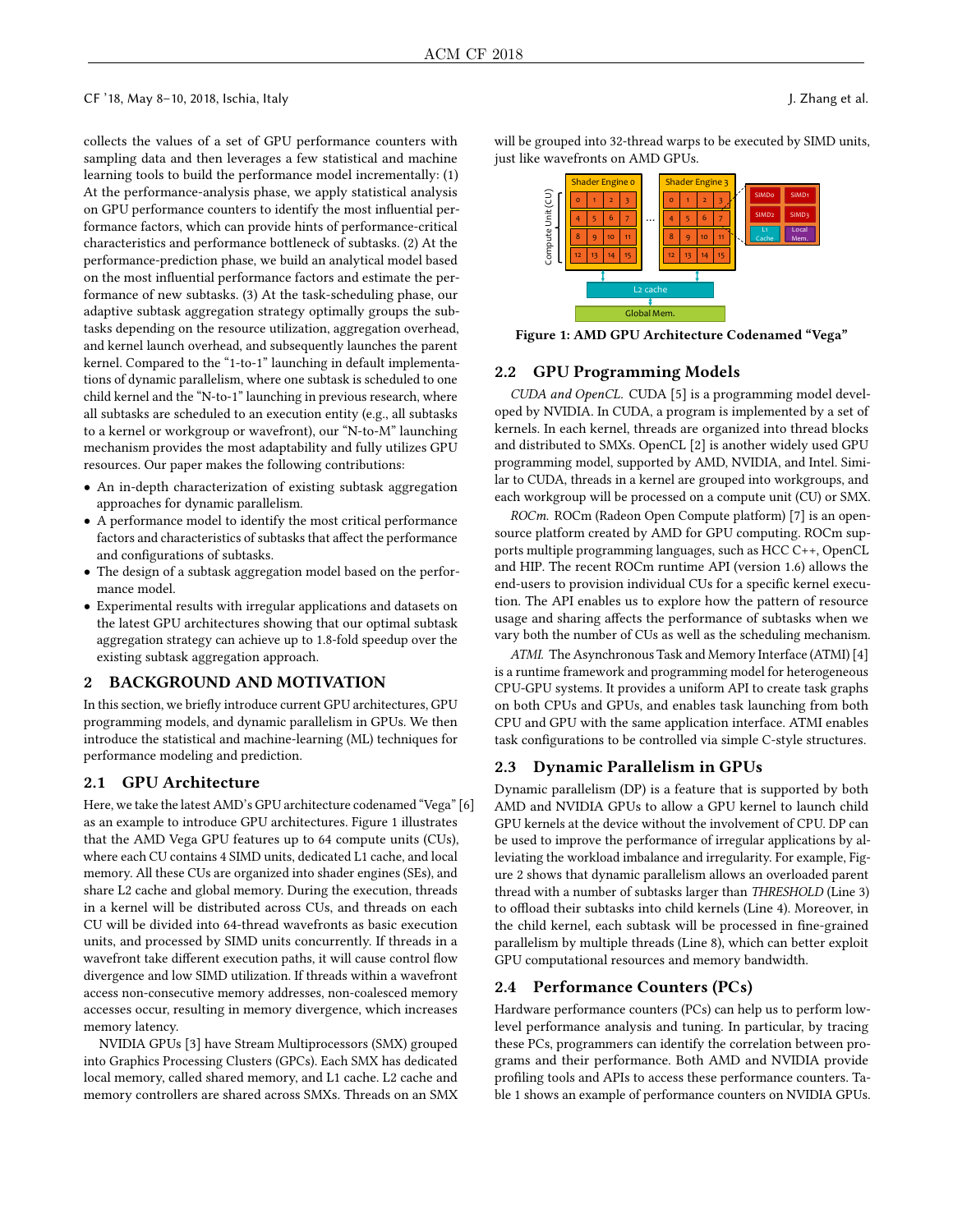Taming Irregular Applications via Advanced Dynamic Parallelism on GPUs CF '18, May 8–10, 2018, Ischia, Italy

```
1 __kernel parent () {
2 load this_subtask from subtasks array<br>3 if(size of this subtask >= THRESHOLD
\mathbf{i} if(\text{size of this\_subtask} > = \text{THESHOLD})<br>
\mathbf{4} launch child kernel to process this
4 launch child kernel to process this_subtask<br>5 else
         5 else
6 process this_subtask}
7
8 \leftarrow kernel child (this_subtask) {<br>9 	 process this subtask by all
          process this_subtask by all threads }
```
<span id="page-2-3"></span>Figure 2: Example of dynamic parallelism

In this paper, we utilize these performance counters to establish performance models for performance analysis and prediction.

# 2.5 Statistical and Machine Learning Models

The performance of applications with irregular kernels are affected by runtime factors such as the input data itself. In this paper, we leverage statistical and machine learning models in order to build a general performance model for complex situations. These models allow us to build an accurate model with a small set of measurements, which can significantly reduce the overhead of measurements. In this section, we provide the background of the statistical and machine learning tools that will be used in this paper.

Tree-based Regression Models. Tree-based regression models [\[13\]](#page-8-14) provide an alternative to classical linear regression. It builds decision trees with training datasets and generates the classification or regression of the individual trees. Random decision forests (Random Forest or RF) [\[9\]](#page-8-15) is a popular regression-tree model that selects features randomly to avoid the over-fitting issues in decision trees.

Principle Component Analysis (PCA). PCA [\[13\]](#page-8-14) is a statistical tool to reduce the number of dimensions by converting a large set of correlated variables into a small set of uncorrelated variables (i.e., principal components), where most of the information still remain in the large set. PCA is a technique used to identify the important variables and patterns in a dataset.

Hierarchical Cluster Analysis (HCA). HCA [\[13\]](#page-8-14) is a statistical and data-mining tool that builds a hierarchy of clusters for cluster analysis. It provides a measure of correlation between sets of observations by using an appropriate metric (e.g., distance matrices) and a linkage criterion that represents the similarity of sets with pairwise distances of observations in the sets.

# 3 PROBLEMS OF DYNAMIC PARALLELISM

In this section, we characterize the performance issues of existing approaches to dynamic parallelism.

#### 3.1 Experimental Setup

Algorithm Implementations. To identify the performance issues in dynamic parallelism, we choose three typical irregular applications, suffering greatly from load imbalance [\[10\]](#page-8-16), including Sparse-Matrix Vector Multiplication (SpMV), Single Source Shortest Path (SSSP), and Graph Coloring (GCLR). For each application, we first provide the basic dynamic parallelism implementation that spawns a child kernel per subtask from a thread (Figure [2\)](#page-2-0). And then according to the recent publications [\[25,](#page-8-7) [29\]](#page-8-17), we build the existing subtask aggregation approach that consolidates as many as possible subtasks into a GPU kernel to minimize the kernel launch overhead and improve occupancy. As shown in Figure [3,](#page-2-4) the parent kernel stores all subtasks into a global queue (Line [4\)](#page-2-5), and launches a child kernel

for all subtasks, and a subtask is processed by a workgroup for the AMD GPU (or one thread block for the NVIDIA GPU) (Line [11\)](#page-2-6), which was reported to be the best configuration for the graph and sparse linear algebra algorithms.

```
1 __kernel parent (queue) {<br>2 load this_subtask from :
2 load this_subtask from subtasks array<br>3 if(size of this_subtask >= THRESHOLD)
 3 if(size of this_subtask >= THRESHOLD){<br>4 	 push this subtask into queue }
 4 push this_subtask into queue }<br>5 else{
         5 else {
 6 process this_subtask }<br>
7 alohal synchronization
         global synchronization
 8 if( globalThreadId == launcher )
 9 launch a queue_process kernel to process queue}
10
11 \leftarrow kernel queue_process (queue) {<br>12 \leftarrow load this subtask from queue
12 load this_subtask from queue<br>13 process this subtask by a th
           process this_subtask by a thread block}
```
#### <span id="page-2-6"></span>Figure 3: Example of existing subtask aggregation mechanism

Dataset. Each application has three datasets from the DIMACS challenges [\[1\]](#page-8-18): coPapers, which has 434,102 nodes and 16,036,720 edges, kron-logn16, which has 65,536 nodes and 4,912,142 edges, and kron-logn20, which has 1,048,576 nodes and 89,238,804 edges.

Hardware. We evaluate dynamic parallelism on two GPU platforms from AMD and NVIDIA. The AMD platform uses a Vega GPU, and the host consists of two Intel Broadwell CPUs (E5-2637v4). The NVIDIA platform uses a P100 (Pascal) GPU, and the host has two Intel Broadwell CPUs (E5-2680v4).

Compiler. Each application has OpenCL and CUDA versions for AMD and NVIDIA platforms, respectively. OpenCL kernels are compiled and executed with ROCm 1.6 and ATMI v0.3. CUDA kernels are compiled and executed with CUDA 8.0. CPU-side codes are compiled with GCC 4.7.8.

Profilers. To get in-depth performance analysis, we use the profilers provided by NVIDIA and AMD to get the performance counters of GPUs. On the NVIDIA platform, we use nvprof from CUDA 8.0. On the AMD platform, we use CodeXL of version 2.5.

### 3.2 Performance Analysis

To identify the performance issues in existing approaches, we perform an in-depth performance analysis on our driving applications without dynamic parallelism, implementations with the dynamic parallelism, and the dynamic parallelism with existing subtask aggregation.

Figure [4](#page-3-1) illustrates huge performance improvements of using DP with existing subtask aggregation mechanism as well as non-DP solutions over the naïve dynamic parallelism implementation. Moreover, with better workload balance and improved memory access patterns, the existing subtask aggregation can deliver better performance than the implementation without dynamic parallelism (except the SSSP algorithm on the AMD platform). Furthermore, we observe that the speedup of subtask aggregation over the default DP implementation is higher on the NVIDIA platform than on the AMD platform, which is possibly due to the higher per-thread kernel launch overhead on the NVIDIA platform.

Figure [5](#page-3-2) shows the normalized execution time of child kernels, including kernel launch time and kernel compute time. We can find that with the subtask aggregation mechanism, the kernel launch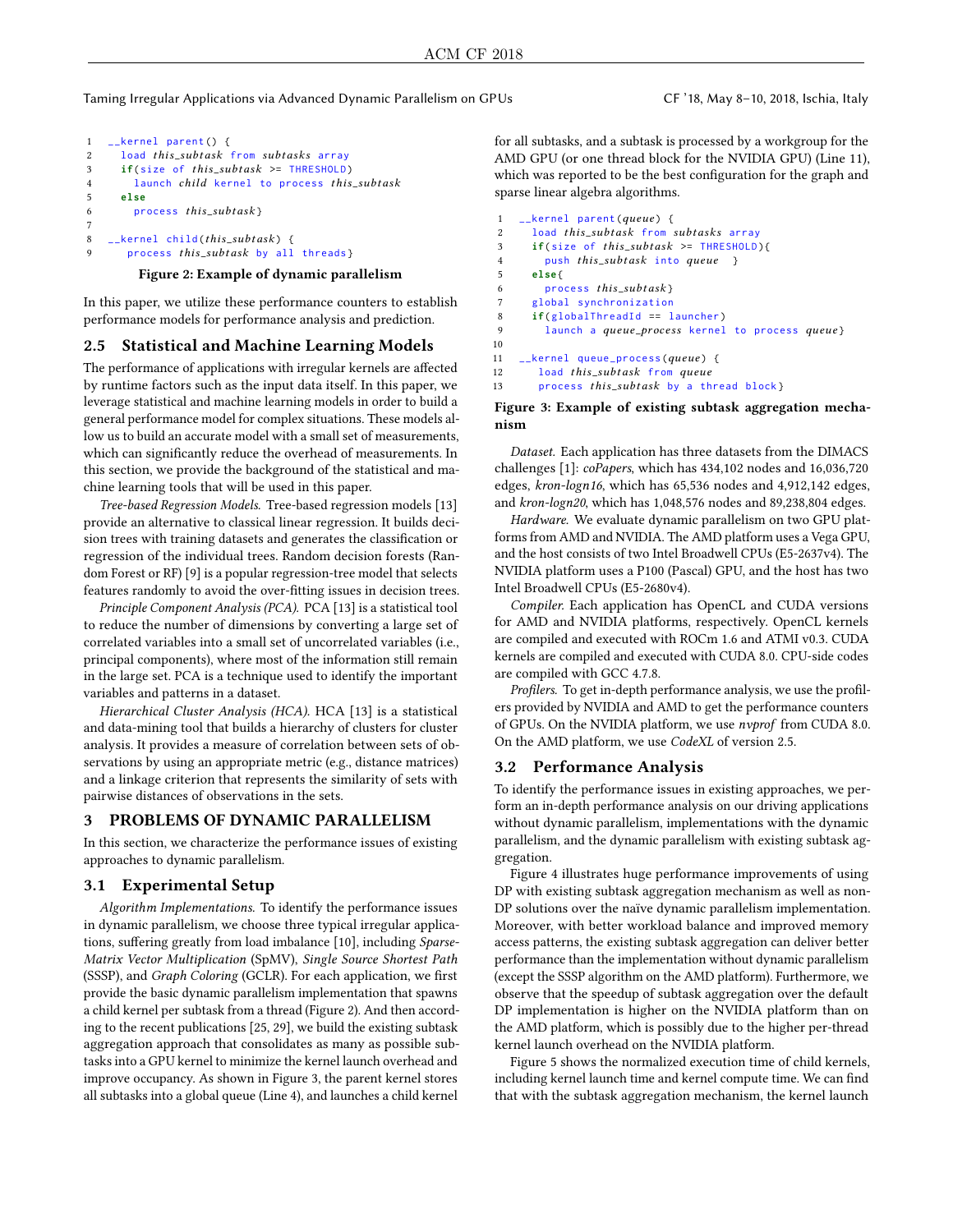Table 1: Performance counters (NVIDIA Pascal GPU) [\[8\]](#page-8-19)

<span id="page-3-0"></span>

| <b>Performance Counter</b>   | Description                                                                                      |
|------------------------------|--------------------------------------------------------------------------------------------------|
| warp execution efficiency    | Ratio of the average active threads per warp to the maximum number of threads per warp           |
| inst replay overhead         | Average number of replays for each instruction executed                                          |
| global hit rate              | Hit rate for global loads                                                                        |
| gld/gst efficiency           | Ratio of requested global memory load/store throughput to required global memory load throughput |
| gld/gst_throughput           | Global memory load/store throughput                                                              |
| gld/gst requested throughput | Requested global memory load/store throughput                                                    |
| tex cache hit rate           | Texture cache hit rate                                                                           |
| 12 read/write throughput     | Memory read/write throughput seen at L2 cache for all write requests                             |
| 12 tex read/write hit rate   | Hit rate at L2 cache for all read/write requests from texture cache.                             |
| issue slot utilization       | Percentage of issue slots that issued at least one instruction, averaged across all cycles       |
| ldst issued/executed         | Number of issued/executed local, global, shared and texture memory load and store instructions   |
| stall not selected           | Percentage of stalls occurring because warp was not selected                                     |
| issued/executed ipc          | Instructions issued/executed per cycle                                                           |

<span id="page-3-1"></span>

Figure 4: Speedup of the implementations without dynamic parallelism (Non-DP) and the implementations with existing subtask aggregation (Ex. Agg.) over the default dynamic parallelism implementations (Basic DP).

overhead is significantly reduced to be negligible and most of the execution time is spent on the computation of subtasks, especially for large datasets (i.e., kron-logn20). Thus, if one wants to improve the overall performance of dynamic parallelism, improving the performance of subtasks is more critical than reducing the launch overhead of child kernels.

Although the subtask aggregation mechanisms can significantly improve the overall performance of dynamic parallelism, with a deeper investigation, we find that there is a major drawback in existing subtask aggregation mechanisms: they treat all subtasks equally by using the "one-size-fits-all" methodology, aggressively aggregate as many subtasks as possible into a single kernel ("Nto-1" approach), and apply the uniform configuration and parallel strategy for all subtasks. However, we have observed there are highly diverse characteristics in subtasks. Figure [6\(a\)](#page-3-3) shows that in the SpMV algorithm, the subtask sizes (i.e., corresponding numbers of GPU threads in subtasks) can range from 1 to over 2K; and the distribution of subtask sizes highly depends on the input datasets. We also find although most of the subtasks fall into the range from 1 to 256 in this case, the execution time of large subtasks (i.e., the

<span id="page-3-2"></span>

Figure 5: Breakdown of the child kernel execution time in the existing subtask aggregation mechanism (Ex. Agg.).

subtask size > 2048) can take a considerable portion of the total execution time, as shown in Figure [6\(b\).](#page-3-4)

As a result, we carry out a simple evaluation to investigate if we can find different performance when we vary the resource usage (i.e., changing GPU workgroup sizes) for different subtask sizes.

<span id="page-3-3"></span>

<span id="page-3-4"></span>Figure 6: The distribution of subtask size and execution time of the SpMV algorithm. The execution time of each subtask size is normalized to the total execution time.

Figure [7](#page-4-0) shows that for the subtasks of size 64, 256, and 1024, their performances have obviously affected by the workgroup size;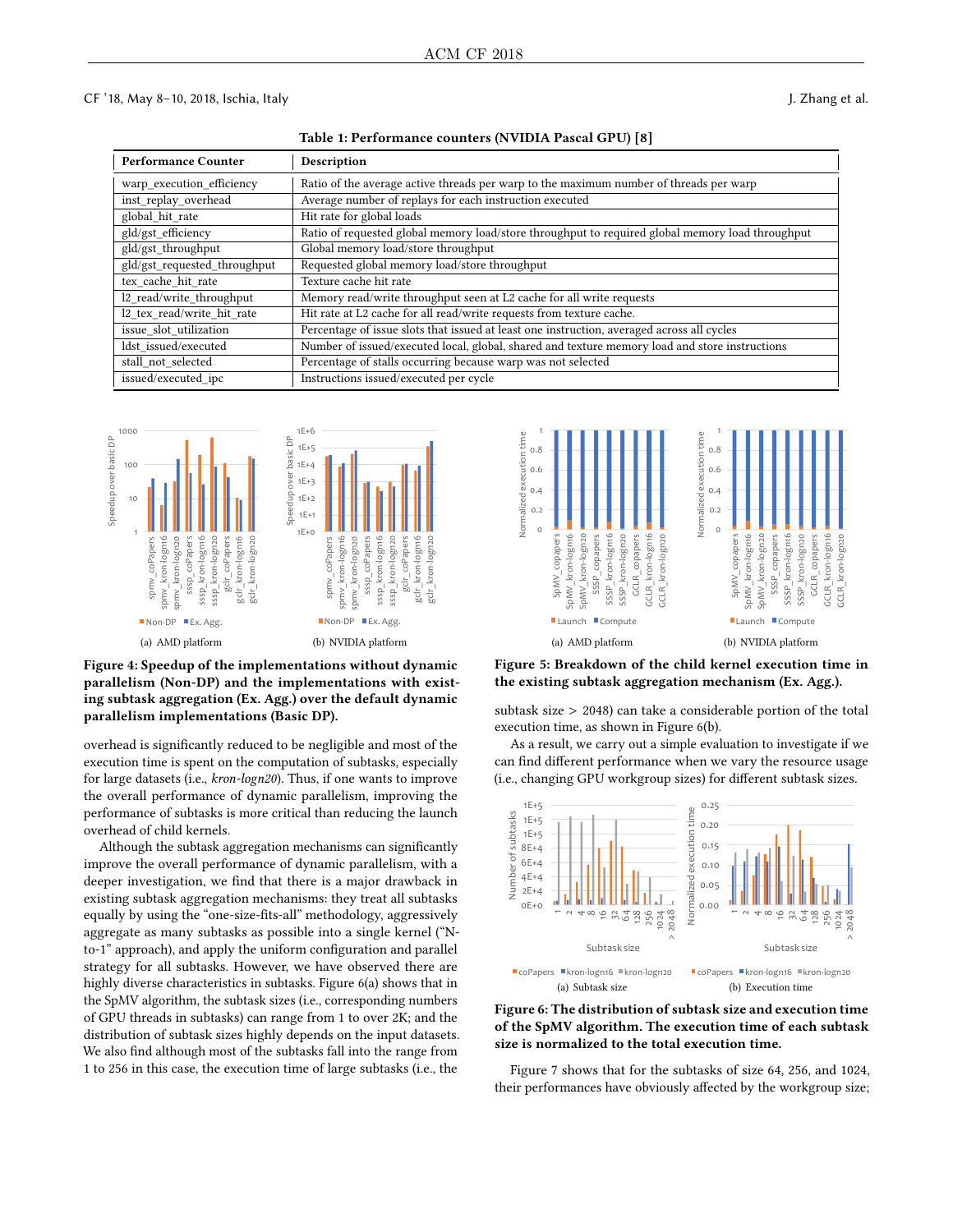Taming Irregular Applications via Advanced Dynamic Parallelism on GPUs CF '18, May 8–10, 2018, Ischia, Italy

and the optimal workgroup size is variable with the subtask size and algorithm. The major reason is that when we change the workgroup size for a given algorithm, each thread has different workloads and uses different hardware resources (e.g., GPU registers, local memory, leading to changes in parallelism, occupancy, and resource utilization). As a consequence, the "one-size-fits-all" approach in existing approaches may result in resource underutilization. A more intelligent subtask aggregation strategy is needed.

<span id="page-4-0"></span>

Figure 7: Performance of SpMV and SSSP algorithms with different block size. The execution time is normalized to that of block size = 32.

# 4 ADAPTIVE SUBTASK AGGREGATION

To obtain the optimal task aggregation strategy for dynamic parallelism, we propose a task aggregation modeling and task scheduling tool that uses statistical analysis and machine learning techniques to establish performance models based on a collection of performance counters with sampling data.

Figure [8](#page-4-1) shows the high-level depiction of our tool, which consists of four phases: 1) *performance measurement* phase, which collects performance counter data from all performance counters via profilers with different input datasets and parameters; 2) performance modeling phase, which establishes a performance analysis model (i.e., determining most important performance counters and subtask characteristics); 3) performance prediction phase, which uses the previously identified important performance counters and characteristics to build a performance prediction model; 4) aggregation generation phase, which generates the optimal subtask aggregation strategy based on the performance model by considering subtask performance gain and loss, aggregation overhead, and kernel launch overhead. Below we will discuss each phase in details.

<span id="page-4-1"></span>

Figure 8: Architecture of our adaptive subtask aggregation

# 4.1 Performance Measurement

The performance measurement phase collects performance counter data of the irregular program on the target architecture. Since the collection of performance counter data can significantly affect the accuracy of the performance models in the later stages, we carry out the performance measurement by running the subtasks with varying parameters, including different datasets, subtask sizes, and runtime configurations (i.e., workgroup size and the number of workgroups). During the performance measurement, our tool collects performance counter data, and measures the execution time as the response variable. Performance counter data are collected from all performance counters using corresponding performance profilers - CodeXL and nvprof for AMD and NVIDIA platforms, respectively.

The size and selection of sample data are critical for the accuracy of the performance model. Though more sample data can improve the accuracy of the performance model, over-saturated sample data will significantly increase the data collection time and performance modeling overhead. Moreover, to avoid selection bias, which makes the model is non-representative for new subtasks with unseen characteristics, the data selection should have proper randomization. According to experiments on our implementations, 200 samples with randomly selected different input parameters and configurations are sufficient to build accurate performance models for predicting the optimal aggregation strategy. As a configurable parameter, the number of samples can also be set by users.

#### 4.2 Performance Modeling

In the performance modeling phase to identify the most important performance factors, we utilize statistical and machine learning tools, including Principal Components Analysis (PCA), Random Forest Regression (RF) and Hierarchical Cluster Analysis (HCA).

4.2.1 Principal Components Analysis (PCA). We first perform PCA analysis on performance counter data, which can help us to identify important performance counters that contribute most to the variance, and also can help us to determine the correlation between these performance counters. Based the importance and correlation, we can reduce the number of performance counters for the later performance modeling to reduce the risk of over-fitting. In this paper, we identify first few important performance counters (< 10) from the top principal components as important variables.

4.2.2 Random Forest Regression. After PCA analysis, we apply the Random Forest (RF) model on the performance counter data, and obtain the relative variable importance of RF, which can reveal the influence of a variable to the response variable (i.e., execution time). Through identifying the most important variables (i.e., performance counters), we can determine the performance counters that are strongly correlated to the execution time, which give us hints of the characteristics and performance bottlenecks of subtasks.

4.2.3 Hierarchical Cluster Analysis (HCA). After the Random Forest, we use Hierarchical Clustering Analysis (HCA) to help us get insights of the important performance counters determined by the Random Forest, which can give us hints about the characteristics and performance bottlenecks of subtasks.

4.2.4 Result Analysis. In this section, we offer examples of performance analysis results of performance modeling phase.

SpMV. Figure [9](#page-6-0) shows the result of performance modeling of the SpMV algorithm. Based on the PCA results (Figure [9\(a\)\)](#page-6-1), we can identify the most variable performance counters from the top four principle components - PC1, PC2, PC3 and PC4, which account for most of the variance in the performance counter data. The most variable performance counters are global\_hit\_rate, tex\_cache\_hit\_rate,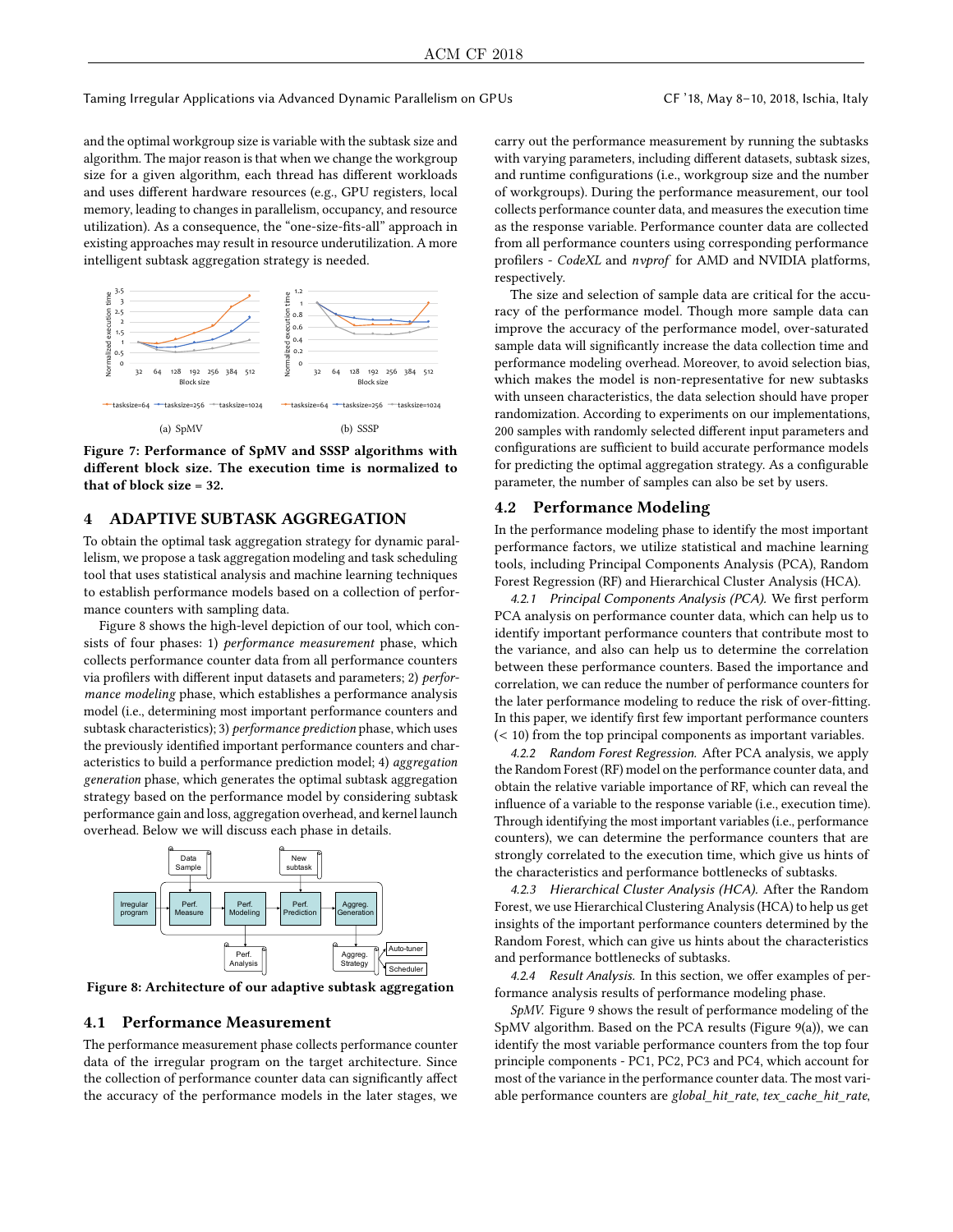gld\_throughput, achieved\_occupancy, ldst\_issued, and ldst\_executed. After identifying the most variable performance counters, the Random Forest will be applied to the performance counter data with execution time as response variable to determine the most important performance counters relevant to performance. Figure [9\(b\)](#page-6-2) shows the *inst* issued and inst replay overhead are the two most important performance counters for the SpMV algorithm. Then, we can turn to HCA to get more insights. We can observe that the most relevant performance counter (i.e., inst\_issued) has strong correlation to inst\_issued and ldst\_executed. And the second important performance counter -inst\_replay\_overhead has strong correlation to global\_hit\_rate, tex\_cache\_hit\_rate and l2\_tex\_write\_hit\_rate. It indicates that data locality and the amount of workload have significant impacts on the performance of SpMV.

SSSP. From the results for SSSP (Figure [10\(a\)\)](#page-6-3), we can observe that the SSSP algorithm has highly similar PCA results as the SpMV algorithm. However, Figure [10\(b\)](#page-6-4) shows the most important variable for the time prediction is dram\_write\_throughput. From Fig-ure [10\(c\),](#page-6-5) we observe that *dram\_write\_throughput* is strongly connected to inst\_replay\_overhead, gst\_efficiency, l2\_tex\_write\_hit\_rate and  $gst\_throughput$ . It can give us a hint that the performance of SSSP is highly relevant to the memory write performance.

Graph Coloring. Figure [11](#page-6-6) shows the performance modeling result of the Graph Coloring algorithm. Similar with the SSSP algorithm, dram\_write\_throughput is the most important performance counters for performance prediction. Based on the result of HCA (Figure [11\(c\)\)](#page-6-7), there are high correlation among  $dram\_write\_throughput$ , l2\_tex\_read\_hit\_rate, gld\_efficiency, and dram\_read\_throughput, which indicate that the performance of graph coloring is highly relevant to the memory read performance.

# 4.3 Performance Prediction

Based on the performance modeling phase, we can establish a prediction model to estimate the performance of new subtasks.

4.3.1 Prediction Model with Random Forest. Our general idea for the performance prediction is (1) building dedicated prediction models for each top important performance counters  $(\leq 5)$  based on workgroups size, subtask size, and the number of subtasks; (2) using the top important performance counters to retrain the prediction model for the execution time; (3) and merging the two sets of predict models to predict the execution time for new subtasks with the given subtask size and the number of tasks. With this performance prediction model, we can predict the optimal workgroup size for new subtasks. Then, we can perform the initial subtask aggregation that groups subtasks with the same workgroup size together and set the optimal workgroup size for each group. However, to achieve the optimal overall performance, we need a more sophisticated subtask aggregation strategy, which will be discussed in the following Section [4.4.](#page-5-0)

4.3.2 Result Analysis. Figure [12](#page-7-0) shows an example of performance prediction model for SpMV subtasks with task size = 128, the number of tasks = 64, and varied workgroup size. To verify the accuracy of our model, we randomly select 80% of data as training data and use the rest 20% of data as evaluation data. As Figure [12\(a\)](#page-7-1) shows, we first predict the top five important performance counters. Then, as Figure [12\(b\)](#page-7-2) illustrates, we use the predicted value of the

top five performance counters to estimate the performance of the given SpMV subtasks with varying workgroup size.

Figure [13](#page-7-3) shows the prediction results of SSSP and GCLR algorithms. In general, we get produce highly accurate performance prediction for all algorithms, which can determine the optimal block size for given tasks size and number of tasks. In this example, the optimal block size for the SpMV algorithm is 128 (Figure [12\(b\)\)](#page-7-2), while the optimal block size for SSSP and GCLR algorithms is 256 (Figure [13\)](#page-7-3).

#### <span id="page-5-0"></span>4.4 Aggregation Generation

With the performance prediction model, we can easily determine the optimal configurations (i.e., block size) for new subtasks by searching the configuration space. However, generating the optimal aggregation strategy is non-trivial and has the following challenges.

First, despite that kernel launch time has been continually reduced in the latest GPU micro-architecture and runtime, the kernel launch is not free. Second, the aggregation will reduce kernel launch overhead, but aggregating subtasks with different configurations will result in performance loss by applying non-optimal configuration on subtasks. Third, subtask aggregation also introduces aggregation overhead (e.g., migrating subtasks into the same subtask group). Therefore, we need to balance the kernel launch overhead, aggregation overhead, and subtask performance.

To achieve the optimal overall performance, we build a model that firstly identifies the optimal performance for each subtask (Equation [1\)](#page-5-1), and then searches the subtasks, which require the identical or similar configuration (i.e., block size), into a kernel, and uses a subtask aggregation model to estimate the optimal performance after merging subtasks, and then determines if we need to merge the two subtask groups. We estimate the optimal task time by applying the configuration across each other subtask to choose the optimal one (Equation [2\)](#page-5-2) for both, and then determine merge or not by considering the kernel launch overhead and aggregation overhead (Equation [3\)](#page-5-3). Note that the existing aggregation method only considers reducing kernel launch overhead rather than the performance loss of applying the non-optimal configuration.

$$
conf_A, time_A = config\_search(task_A)
$$
  
conf\_B, time\_B = config\\_search(task\_B) (1)

<span id="page-5-3"></span><span id="page-5-2"></span><span id="page-5-1"></span>
$$
time_{child} = min \begin{cases} predict(conf_A, t_B) + time_A \\ predict(conf_B, t_A) + time_B \end{cases} \tag{2}
$$

$$
time_{overall} = min \begin{cases} time_A + time_B \\ time_{child} - time_{kl} + time_{agg} \end{cases}
$$
 (3)  
5 PERFORMANCE EVALUATION

Here, we evaluate the effectiveness of our optimal aggregation model on AMD and NVIDIA platforms, and compare it with the performance of existing aggregation techniques. The existing subtask aggregation (Ex. Agg.) aggressively consolidates as many possible subtasks into a single kernel. On the other hand, our optimal subtask aggregation (Opt. Agg.) technique strategically aggregates subtasks based on our subtask aggregation model.

As the performance measurement, performance modeling and performance prediction phases are offline, they just need to run once offline with sampling data for an application. Therefore, in the evaluation, we do not include the execution time of these phases,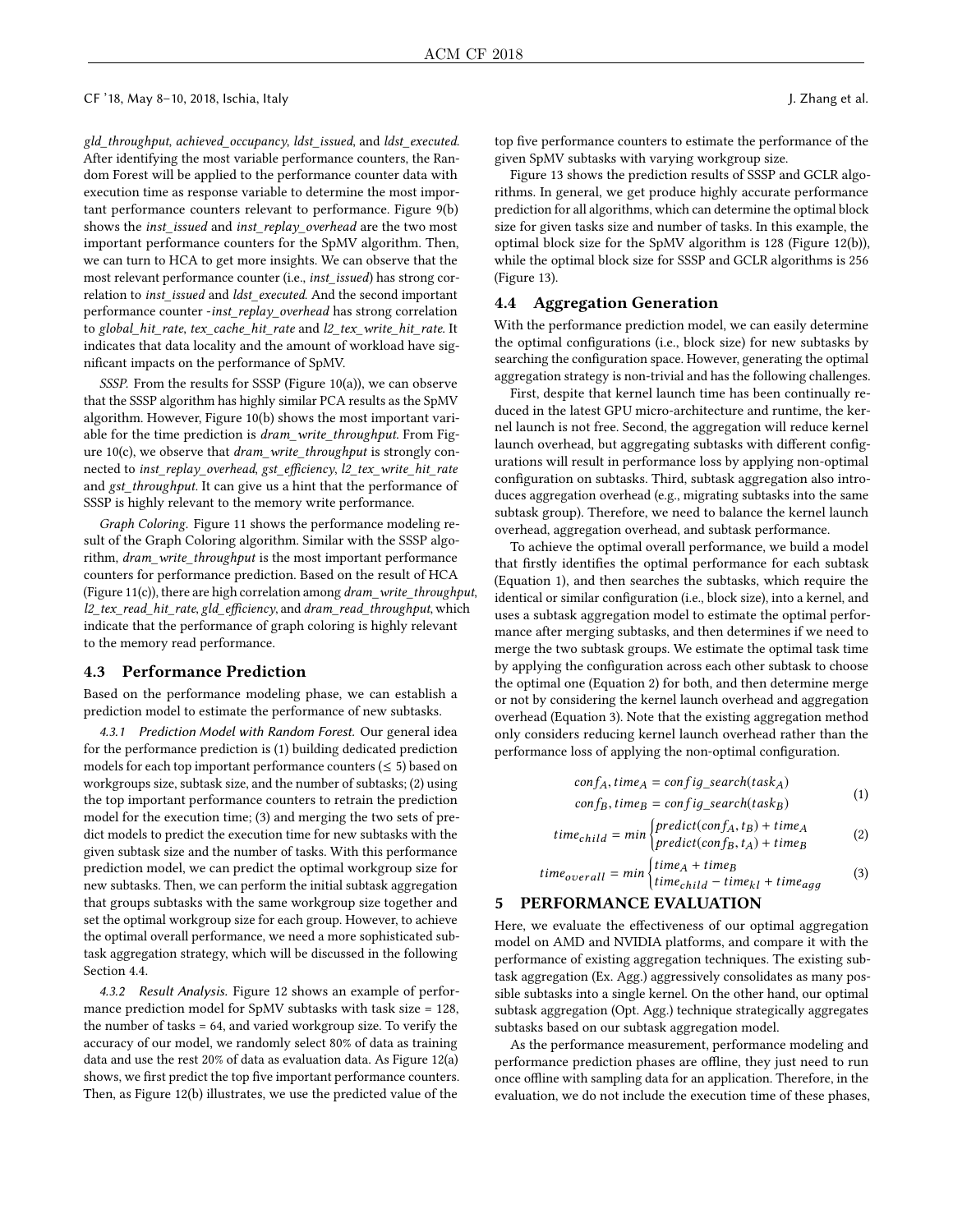Taming Irregular Applications via Advanced Dynamic Parallelism on GPUs CF '18, May 8-10, 2018, Ischia, Italy

<span id="page-6-3"></span><span id="page-6-2"></span><span id="page-6-1"></span><span id="page-6-0"></span>

<span id="page-6-6"></span><span id="page-6-4"></span>

Figure 11: The result of the performance modeling of the Graph Coloring (GCLR) algorithm.

only include the execution time of the aggregation generation phase, which needs to be performed at runtime.

# 5.1 Performance Comparison

Figure [14](#page-7-4) shows the performance comparison between the existing aggregation and optimal subtask aggregation. The optimal aggregation strategy can achieve up to a 1.8-fold speedup over the existing aggregation on the NVIDIA platform, and a 1.5-fold speedup on the AMD platform. For dataset kron-logn20, which has higher subtask size diversity, we can achieve higher performance improvement.

# <span id="page-6-7"></span><span id="page-6-5"></span>5.2 Performance Profiling

With in-depth profiling, as Figure [15](#page-7-5) shown, the implementation with the optimal aggregation improves warp\_execution\_efficiency and global\_hit\_rate, which indicate better load balance, and less irregular memory accesses, respectively. Furthermore, we observe the noticeable improvement in achieved\_occupancy, which indicates improved resource utilization that is crucial for the performance of dynamic parallelism.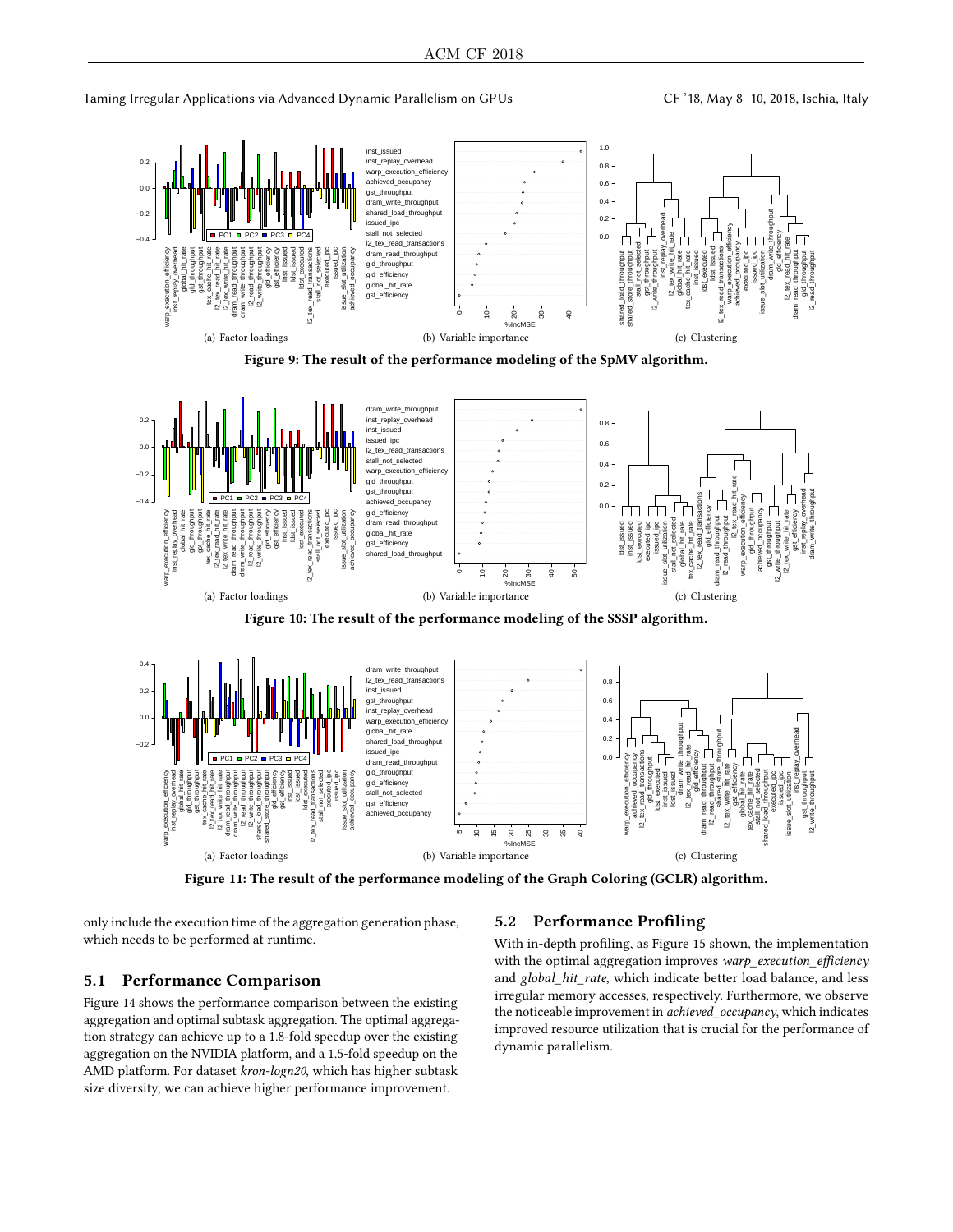<span id="page-7-1"></span><span id="page-7-0"></span>

<span id="page-7-2"></span>Figure 12: The result of the performance prediction of the SpMV algorithm with kron-logn16 dataset, task size = 128 and number of tasks = 64 (normalized to minimal time)

<span id="page-7-3"></span>

Figure 13: The result of the performance prediction of SSSP and GCLR algorithms kron-logn16 dataset, task size = 128 and number of tasks = 64 (normalized to minimal time)

<span id="page-7-4"></span>

Figure 14: Speedup of the optimal subtask aggregation over the existing subtask aggregation (Ex. Agg.)

# 6 RELATED WORK

Currently, many applications in well-established and emerging fields (e.g., graph algorithms [\[24,](#page-8-20) [31\]](#page-8-21), sparse linear algebra [\[33,](#page-8-22) [34\]](#page-8-23), security analysis, and bioinformatics algorithms [\[32,](#page-8-24) [35,](#page-8-25) [36\]](#page-8-26)) exhibit increasing irregularities in memory access, control flow, and communication and I/O patterns. It is very challenging to map these irregular applications on a GPU.

Dynamic Parallelism. Prior work on dynamic parallelism for GPUs mainly focuses on kernel launch overhead. Wang et al. [\[27\]](#page-8-3) characterize the benefits and overheads of dynamic parallelism for irregular applications. They then propose dynamic thread block launch (DTBL) [\[25\]](#page-8-7), a hardware-based subtask aggregation that

<span id="page-7-5"></span>

Figure 15: Normalized profiling numbers of optimal aggregation (Opt. Agg.) over existing aggregation (Ex. Agg.) on the NVIDIA platform

buffers subtasks in aggregation tables. To further improve the efficiency of dynamic parallelism, this work is enhanced by a localityaware scheduler [\[26\]](#page-8-8). Orr et al. [\[19\]](#page-8-6) also provide a subtask aggregation scheme in hardware for fine-grained tasks. All these hardware-based approaches require hardware modification, while our software-based approach improves the efficiency of dynamic parallelism on current GPU architectures.

Besides hardware-based subtask aggregation, multiple compilerbased approaches use subtask aggregation to reduce the number of kernel launches. Yang et al. propose CUDA-NP [\[30\]](#page-8-9), a compiler approach for exploring nested parallelism via using slave threads in a thread block to process subtasks. Chen et al. [\[11\]](#page-8-4) propose "Free Launch" which reuses the parent threads to process child tasks. Wang et al. [\[23\]](#page-8-27) present kernel fusion to achieve high utilization. Wu et al. [\[29\]](#page-8-17) propose a subtask aggregation of child kernels at three different granularities — warp, block, and kernel. Similarly, Hajj [\[12\]](#page-8-28) aggregates kernels at the same three granularities and overlaps child kernel execution with parent kernel via dispatching child kernel prior to child tasks ready. Paravecino proposes a framework to exploit the nest parallelism and concurrent kernel execution via launching child kernels [\[20\]](#page-8-29). However, all these software approaches focus on reducing kernel launch overhead regardless of child kernel performance.

Performance Modeling on GPUs. Many approaches to GPU performance modeling utilize machine learning [\[14–](#page-8-30)[16,](#page-8-31) [18,](#page-8-32) [21,](#page-8-33) [22,](#page-8-34) [28,](#page-8-35) [37,](#page-8-36) [38\]](#page-8-37).Zhang et al. [\[37\]](#page-8-36) propose a statistical approach to identify the relationship between characteristics of a kernel on a GPU and its performance and power consumption. Souley et al. [\[18\]](#page-8-32) propose a statistical model based on Random Forest (RF) to characterize and